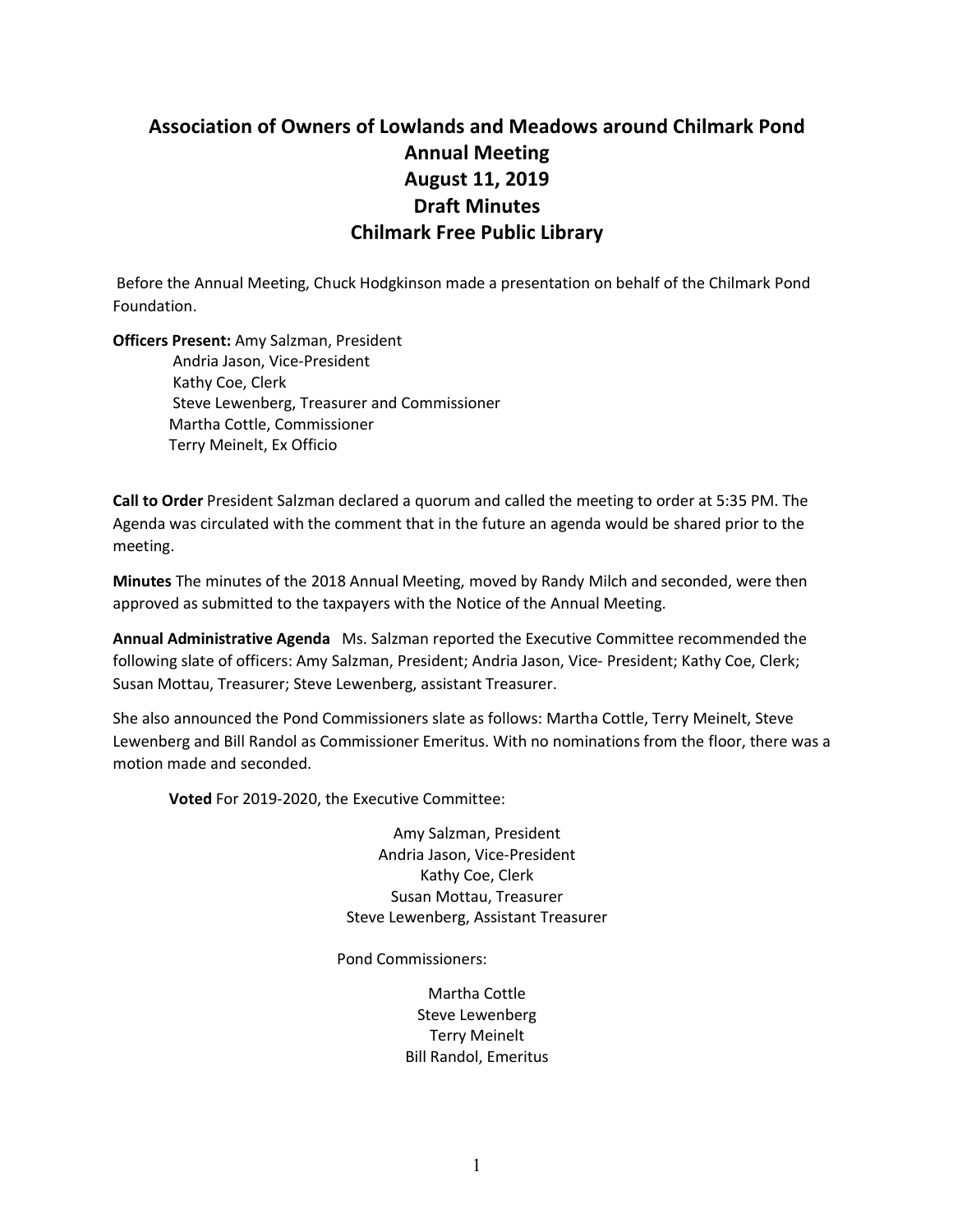Ms. Salzman reminded the taxpayers that annually they are asked to vote to authorize the Executive Committee to borrow monies to be used in the event of an emergency. Moved and seconded.

**Voted**: To authorize the Executive Committee to borrow the sum of \$25,000 for emergency purposes.

The President next introduced the idea of the Chilmark Pond Association (CPA) making a donation to the Chilmark Pond Foundation (CPF) toward the proposed project to restore the aquatic habitat of the Pond. The estimated cost of the project (which will likely take 10 years or longer to complete) is around \$ 1 million. The Treasurer reminded the taxpayers that for the last 10 years the CPA has been saving monies for just this kind of needed work. He also said that as a quasi-governmental agency, grandfathered since the 1904 legislation, the CPA does not report taxes.

A question was raised about whether the proposed project included the Upper/Middle Pond (between Dr's and Intern's Creeks); a representative of both the CPF and the CPA Executive Committee reassured the group "the two ponds are one".

In further discussion of the amount of money to contribute to the Foundation's project, there was also a suggestion of raising the CPA taxes as a way to generate money. Another suggestion was to limit that amount. After several motions for various amounts \$75,000 was moved, seconded and voted.

**Voted**: To authorize the Executive Committee to spend the amount of up to \$75,000 to support the project to Restoration of Chilmark Pond; for any additional amount, the taxpayers must be notified for their approval.

Mr. Allan Holt, President of the Foundation, thanked the voters and also noted that there are fundraising efforts being made and the CPF is going to working with the Permanent Endowment of Martha's Vineyard to handle the administration of the CPF.

**President**'**s Report** Ms. Salzman reported that she had worked on up-dating our records by using the same database that the Town uses. We have 135 taxpayers includes riparian landowners, beach lot owners, people with deeded access or those with rights of way. If anyone knows of recent changes in ownership, please contact us with that information. Current information allows for ease of communication; the President referenced the updates sent over the year.

**Commissioners** '**Report** On behalf of the Commissioners, Martha Cottle referenced her written report sent out with the Notice of the Annual Meeting, asking if it needed to be read aloud. Since that was not necessary, she informed the group that the recent cut had closed by itself in late July. She then reviewed all the factors that had been considered in making the decision to open the cut on July 2nd. First, the opening in April had lasted less than two days and thus did not flush or empty the Pond adequately (she noted that Tisbury Great Pond also had a two day early April opening and while they reopened later in April, Tisbury also had to be open on July 1st due to high water). May and June were very wet months, bringing the level of the Pond to the point where it inundated the marshes. Any such long term inundation threatens the existence of the marshes which act as critical flood controls. High water conditions also potentially threaten septic systems in lowlands. In mid June when it was clear that action needed be taken, the contractor was unavailable. In addition, from April 1 to September 1, any work at the cut must be coordinated with Biodiversity Works whose charge is the protection of federally listed species. One of the key elements needed for a successful flush is adequate hydrostatic head that comes